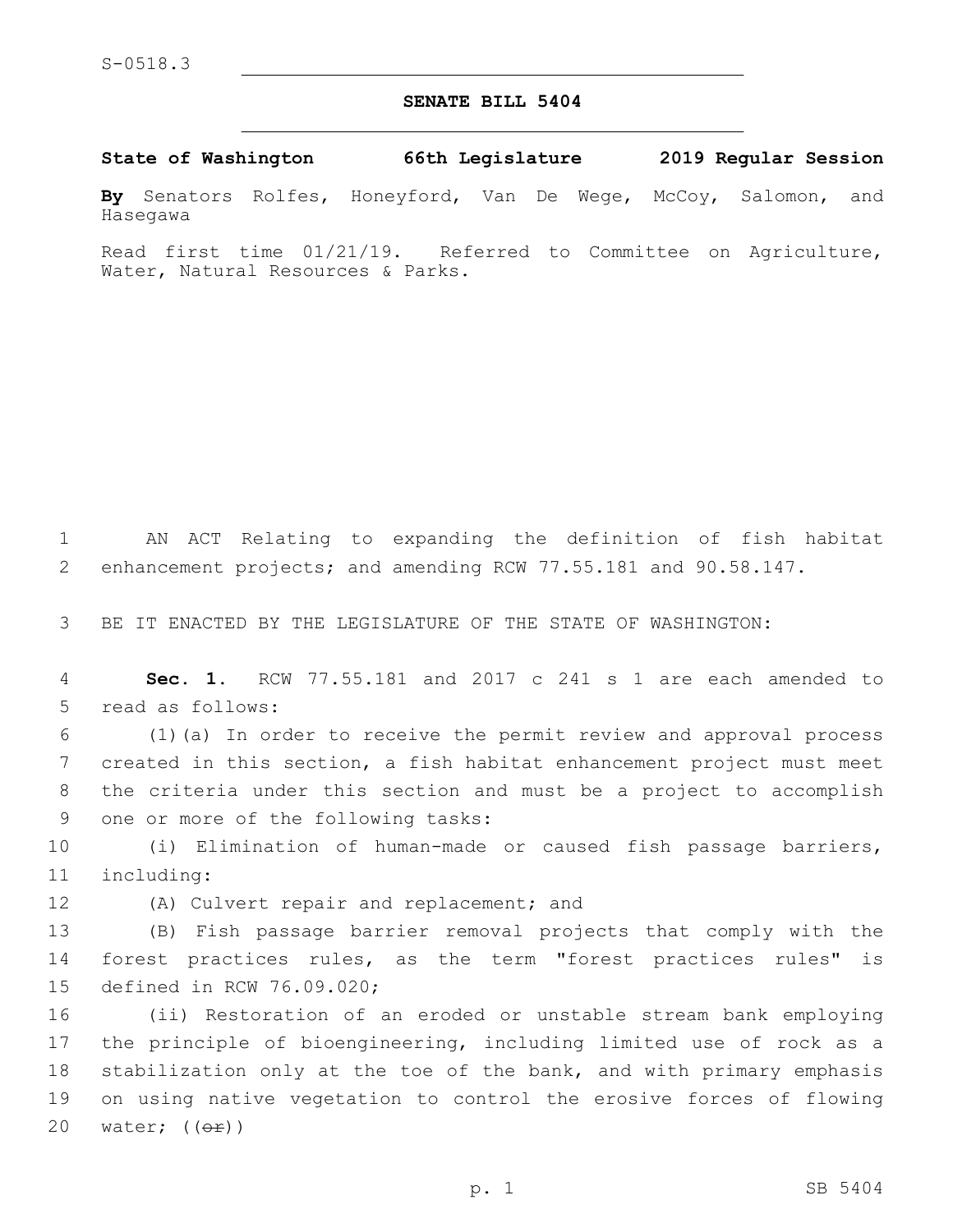(iii) Placement of woody debris or other instream structures that 2 benefit naturally reproducing fish stocks; or

 (iv) Restoration of native kelp and eelgrass beds and restoring 4 native oysters.

 (b) The department shall develop size or scale threshold tests to determine if projects accomplishing any of these tasks should be evaluated under the process created in this section or under other project review and approval processes. A project proposal shall not be reviewed under the process created in this section if the department determines that the scale of the project raises concerns 11 regarding public health and safety.

 (c) A fish habitat enhancement project must be approved in one of the following ways in order to receive the permit review and approval 14 process created in this section:

(i) By the department pursuant to chapter 77.95 or 77.100 RCW;

 (ii) By the sponsor of a watershed restoration plan as provided 17 in chapter 89.08 RCW;

 (iii) By the department as a department-sponsored fish habitat 19 enhancement or restoration project;

 (iv) Through the review and approval process for the jobs for the 21 environment program;

 (v) Through the review and approval process for conservation district-sponsored projects, where the project complies with design standards established by the conservation commission through interagency agreement with the United States fish and wildlife service and the natural resource conservation service;

 (vi) Through a formal grant program established by the legislature or the department for fish habitat enhancement or 29 restoration;

 (vii) Through the department of transportation's environmental retrofit program as a stand-alone fish passage barrier correction 32 project;

 (viii) Through a local, state, or federally approved fish barrier removal grant program designed to assist local governments in implementing stand-alone fish passage barrier corrections;

 (ix) By a city or county for a stand-alone fish passage barrier 37 correction project funded by the city or county;

 (x) Through the approval process established for forest practices 39 hydraulic projects in chapter 76.09 RCW; or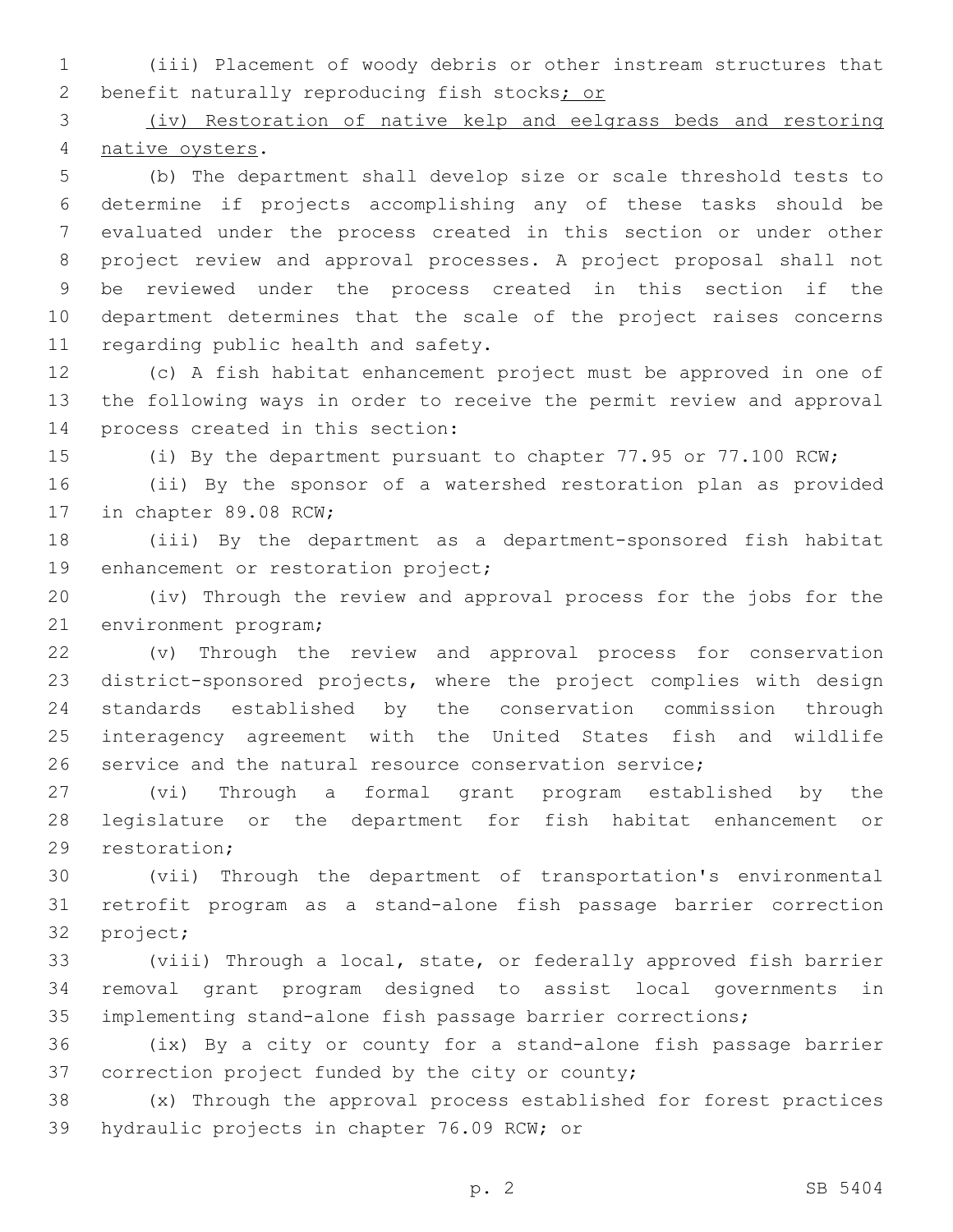(xi) Through other formal review and approval processes 2 established by the legislature.

 (2) Fish habitat enhancement projects meeting the criteria of subsection (1) of this section are expected to result in beneficial impacts to the environment. Decisions pertaining to fish habitat enhancement projects meeting the criteria of subsection (1) of this section and being reviewed and approved according to the provisions of this section are not subject to the requirements of RCW  $43.21C.030(2)(c)$ .

 (3)(a) A permit is required for projects that meet the criteria of subsection (1) of this section and are being reviewed and approved under this section. An applicant shall use a joint aquatic resource permit application form developed by the office of regulatory 14 assistance to apply for approval under this chapter. On the same day, the applicant shall provide copies of the completed application form to the department and to each appropriate local government. Applicants for a forest practices hydraulic project that are not otherwise required to submit a joint aquatic resource permit application must submit a copy of their forest practices application to the appropriate local government on the same day that they submit the forest practices application to the department of natural 22 resources.

 (b) Local governments shall accept the application identified in this section as notice of the proposed project. A local government shall be provided with a fifteen-day comment period during which it may transmit comments regarding environmental impacts to the department or, for forest practices hydraulic projects, to the 28 department of natural resources.

 (c) Except for forest practices hydraulic projects, the department shall either issue a permit, with or without conditions, deny approval, or make a determination that the review and approval process created by this section is not appropriate for the proposed project within forty-five days. The department shall base this determination on identification during the comment period of adverse impacts that cannot be mitigated by the conditioning of a permit. Permitting decisions over forest practices hydraulic approvals must 37 be made consistent with chapter 76.09 RCW.

 (d) If the department determines that the review and approval process created by this section is not appropriate for the proposed project, the department shall notify the applicant and the

p. 3 SB 5404